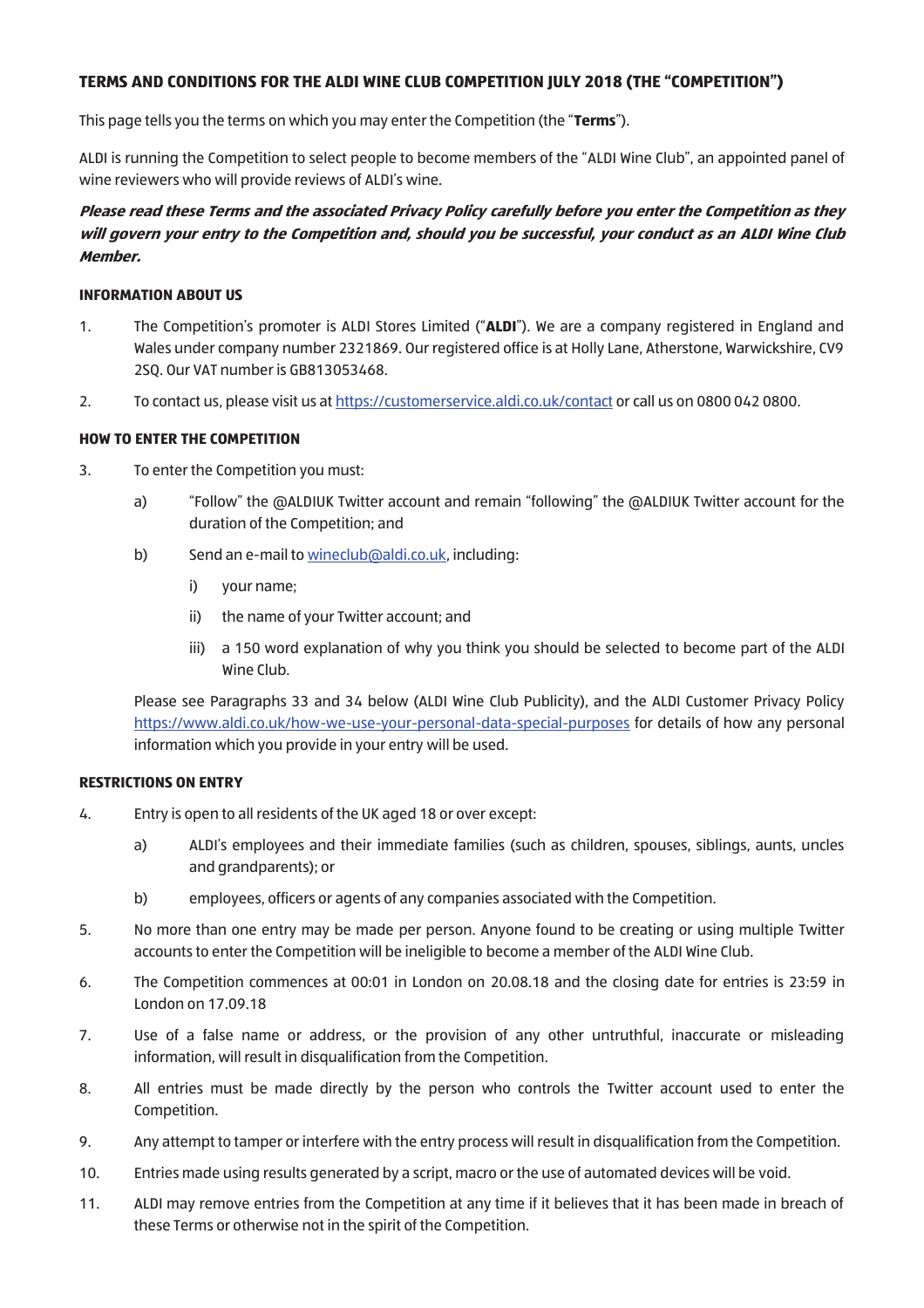#### **CHOOSING THE ALDI WINE CLUB MEMBERS**

- 12. There are up to thirty places in the ALDI Wine Club to be won. The ALDI Wine Club is an ALDI appointed panel of wine reviewers who will provide reviews of ALDI's wine through their Twitter accounts. The winners are referred to in these Terms as "ALDI Wine Club Members".
- 13. After the closing date, each of the ALDI Wine Club Members shall be selected by a panel of judges appointed by ALDI (on the basis of their view of the entrants' suitability to act as a member of the ALDI Wine Club). The panel will be comprised of two representatives from ALDI and an independent freelance wine consultant. The judges may be advised by ALDI's Public Relations and Marketing agencies but such agencies will not decide the ALDI Wine Club Members.
- 14. The initial ALDI Wine Club Members will be selected within 14 days of the Competition's closing date (as set out in Paragraph 6 above (Restrictions on Entry)).
- 15. ALDI reserves the right to appoint fewer than thirty ALDI Wine Club Members if it does not receive enough suitable entries to the Competition.

#### **CONTACTING THE ALDI WINE CLUB MEMBERS**

- 16. ALDI will attempt to contact the chosen ALDI Wine Club Members by e-mail within 14 days of the date on which the Competition ends.
- 17. Appointment to the ALDI Wine Club is subject to the chosen ALDI Wine Club Member:
	- a) providing ALDI with satisfactory proof of their age;
	- b) confirming their acceptance of these Terms (including the associated Privacy Policy); and
	- c) confirming the address to which the wine to be reviewed will be sent.
- 18. ALDI reserves the right to offer a place in the ALDI Wine Club to a runner-up (selected by the same judges) if a chosen ALDI Wine Club Member:
	- a) cannot reasonably be contacted by ALDI within one week of ALDI's first attempt to do so;
	- b) does not provide ALDI with the information and/or confirmations required under Paragraph 17 above; or
	- c) is removed from the ALDI Wine Club because of a breach of these Terms (including Paragraph 27 and 28 below (ALDI Wine Club Rules and Procedures)).
- 19. Membership of the ALDI Wine Club is not transferable to another individual and no cash or other alternatives will be offered.

#### **ALDI WINE CLUB RULES AND PROCEDURES**

## **Please note that, first and foremost, the following rules and procedures are not intended to require ALDI Wine Club Members to write positive reviews about every bottle of wine they receive, ALDI wants the ALDI Wine Club to reflect the real views of real people.**

- 20. ALDI Wine Club Members will receive, through the post at the beginning of each calendar month:
	- a) three complimentary bottles of ALDI wine (as chosen by ALDI);
	- b) a guidance letter on how to review the wine; and
	- c) supplementary tasting notes for the wine.
- 21. ALDI Wine Club Members will be required to post three separate tweets through the Twitter account they used to enter the Competition. These tweets must:
	- a) between them, review all the wines provided to them by ALDI each month; and
	- b) both be made by the end of the month in which the wines being reviewed were received.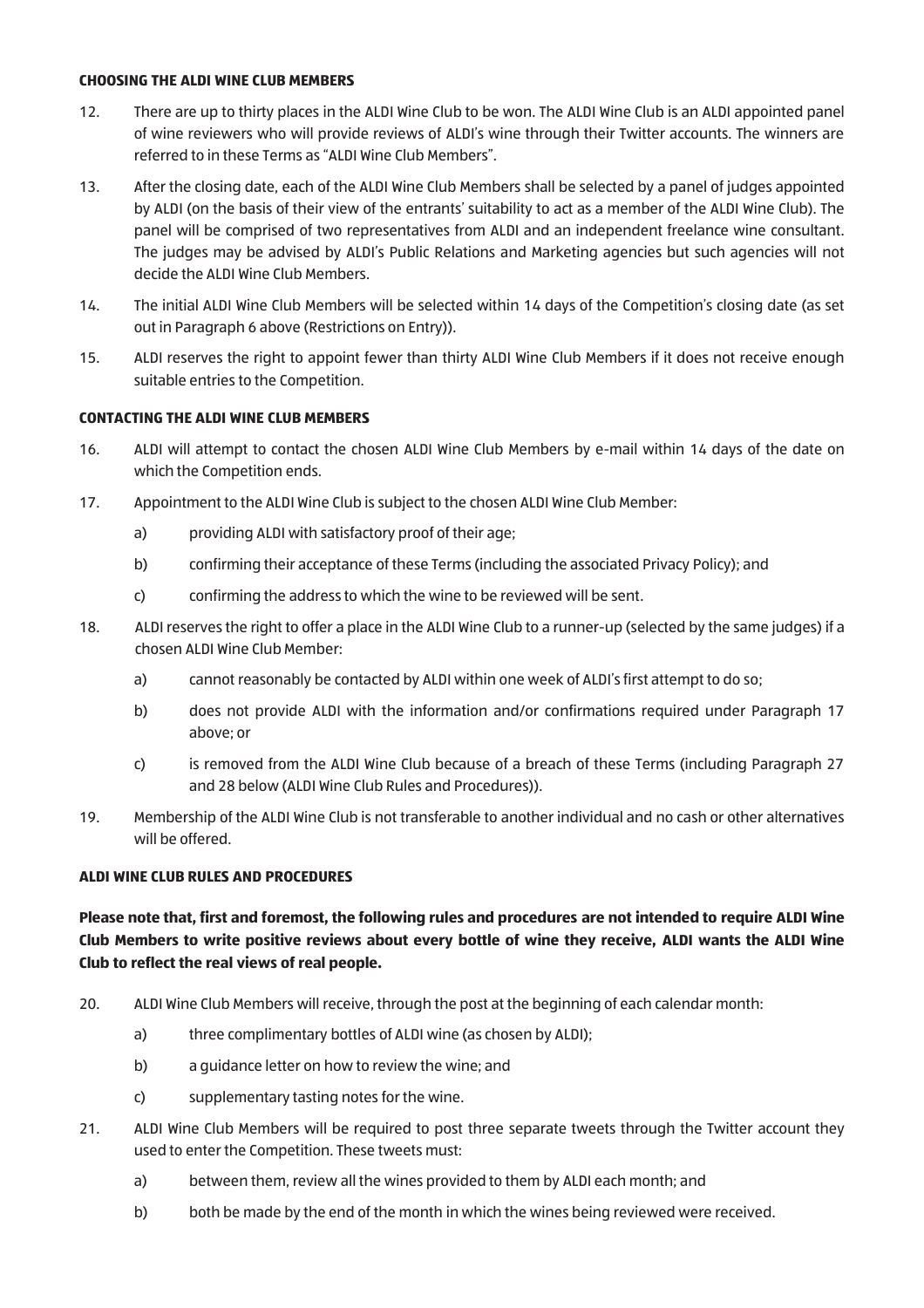- 22. ALDI Wine Club Members must act in good faith when writing their reviews, and must, in particular, ensure that such reviews reflect their honestly held opinions.
- 23. To keep the focus of the ALDI Wine Club on wine we may ask that ALDI Wine Club Members restrict their ALDI Wine Club tweets to the wine in question, without reference to other ALDI products or the wider ALDI brand.
- 24. ALDI Wine Club Members must follow all reasonable procedural, legal and regulatory compliance requirements set by ALDI from time to time. This might include requirements:
	- a) imposed to comply with Advertising Standards Authority's guidance relating to the advertisement or promotion of alcohol. This would include ensuring that ALDI Wine Club tweets do not (i) promote underage or excessive drinking; and (ii) do not include pictures of alcoholic drinks being consumed by people who appear under 25;
	- b) imposed to disclose the relationship between ALDI and the ALDI Wine Club Member. This might require, for example, the ALDI Wine Club tweets to include tags such as "#Ad", "#Spon" or "#ALDIWineClub";
	- c) imposed to ensure compliance with Twitter's Terms of Service (https://twitter.com/tos) or the Twitter Rules (https://twitter.com/rules); or
	- d) described in the guidance letter provided with the wine each month.
- 25. ALDI Wine Club Members will be permitted to keep both bottles of wine which they receive and do not need to return the empty bottles to ALDI.
- 26. Save for the provision of the wine, ALDI Wine Club Members will not receive any form of additional payment from ALDI as a result of or in connection with the ALDI Wine Club or the tweets they make. ALDI will not be required to give any profit share or any royalties from the sale of any ALDI products to any ALDI Wine Club Members.
- 27. ALDI Wine Club Members must not:
	- a) breach Twitter's Terms of Service (https://twitter.com/tos) or the Twitter Rules (https://twitter.com/rules);
	- b) give the impression that a tweet or review emanates or has been approved by ALDI, if this is not the case;
	- c) breach any applicable local, national or international law or regulation;
	- d) act in any way that is fraudulent, or has a fraudulent purpose or effect;
	- e) upload material which is obscene, offensive, sexually explicit, promotes violence or promotes discrimination based on race, sex, religion, nationality, disability, sexual orientation or age;
	- f) upload material in breach of any legal duty owed to a third party, such as a contractual duty or a duty of confidence;
	- g) impersonate any person, or to misrepresent their identity or affiliation with any person (including discrediting, removing or falsifying author credits from any material uploaded);
	- h) endorse, or imply ALDI's endorsement of, any political party;
	- i) abuse, defame, harass, embarrass or threaten others;
	- j) knowingly attempt to upload or attach malicious programs or software that may compromise others' operating systems; or
	- k) knowingly upload or post information that is in breach of intellectual property laws.
- 28. ALDI reserves the right to:
	- a) remove an ALDI Wine Club Member from the ALDI Wine Club if ALDI reasonably considers that that member's behaviour is in breach of these Terms;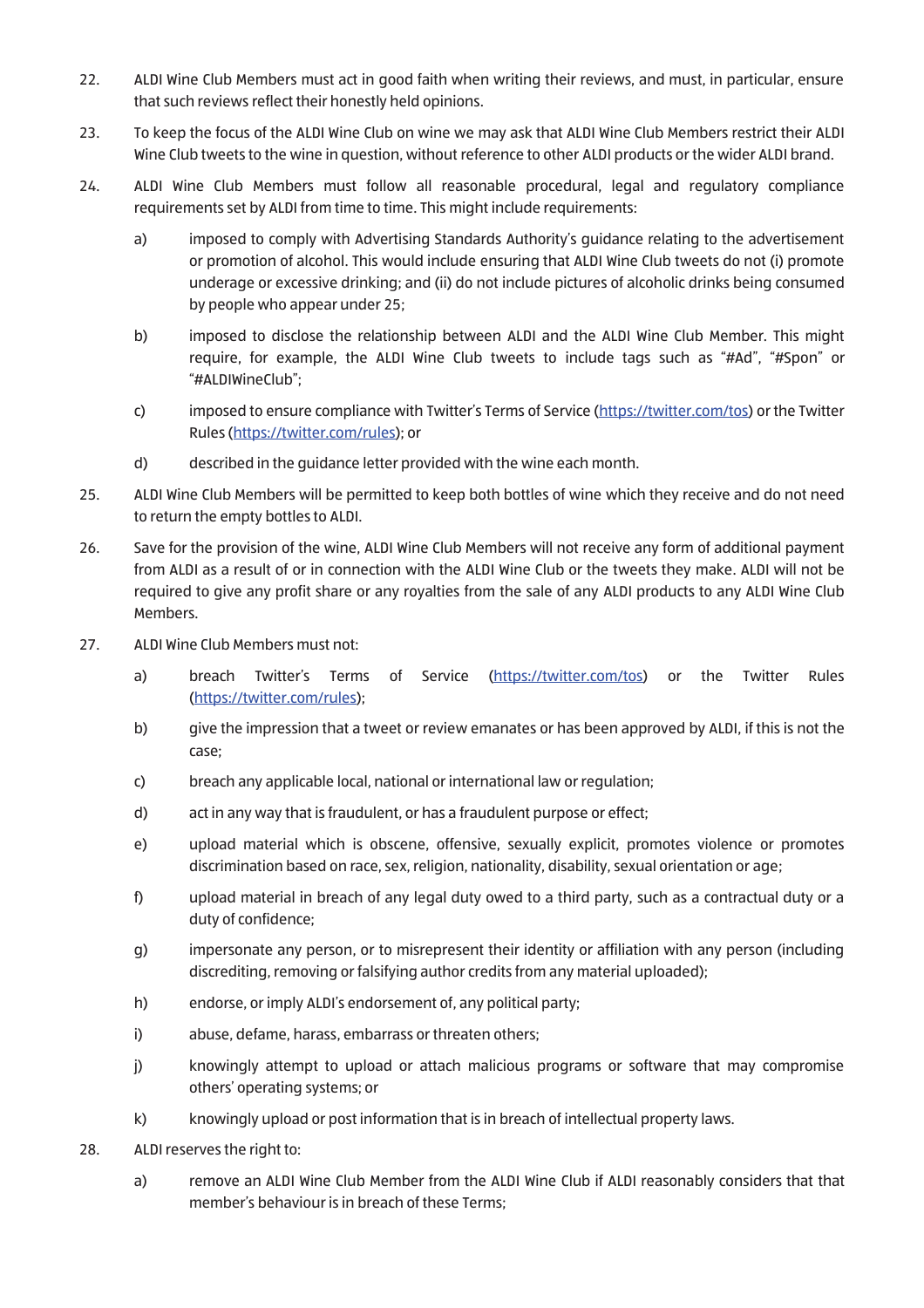- b) remove ALDI Wine Club Members from the ALDI Wine Club once they have been an ALDI Wine Club Member for at least three months (to give more people the chance to become members of the ALDI Wine Club);
- c) substitute, or appoint additional, ALDI Wine Club Members with runners-up chosen through the Competition process, or otherwise through later competitions;
- d) appoint more than thirty ALDI Wine Club Members at any time; and
- e) close the ALDI Wine Club at any time and for any reason.
- 29. ALDI may contact ALDI Wine Club members to discuss their reviews and gather further feedback on the wines provided.
- 30. ALDI Wine Club Members agree that they will remove any tweets which are found to be, or which ALDI reasonably believes to be, in breach of these ALDI Wine Club Rules and Procedures.
- 31. ALDI Wine Club Members may withdraw from the ALDI Wine Club at any time and for any reason.
- 32. If, while acting as an ALDI Wine Club Member, you receive any abusive, harassing, embarrassing, threatening or similar messages, please feel free to contact ALDI to discuss the issue and the options available to you to resolve it. ALDI can be contacted using the details in Paragraph 2 (Information about us).

#### **ALDI WINE CLUB PUBLICITY**

- 33. You agree that if you become an ALDI Wine Club Member your details may be used in post-Competition publicity. Details of this use are set out in the ALDI Customer Privacy Policy https://www.aldi.co.uk/how-weuse-your-personal-data-special-purposes
- 34. The names and counties of residence of the ALDI Wine Club Members will be announced on ALDI's @ALDIUK Twitter page within 28 days of the end of the Competition.

## **OUR LIABILITY TO YOU**

- 35. If ALDI fails to comply with these Terms it will be responsible for the loss or damage which you suffer which is a foreseeable result of its breach of the Terms or its negligence. However, ALDI will not be responsible for loss or damage which is not foreseeable or which is outside of ALDI's reasonable control.
- 36. No responsibility or liability will be accepted by ALDI for entries which are not received, received after the closing date or are lost in transmission for any reason. Proof of sending or transmission will not be accepted as proof of entry. Corrupted, damaged, unintelligible, illegible, inaudible or incomplete entries will be invalid.

#### **TWITTER**

- 37. By accepting these Terms you acknowledge that:
	- a) the Competition is in no way sponsored, endorsed or administered by, or associated with, Twitter;
	- b) Twitter's operators have no liability to you, whether in contract, tort (including negligence), for breach of statutory duty, or otherwise, arising under or in connection with the Competition for any loss of profits, loss of sales or business, loss of agreements or contracts, loss of anticipated savings, loss of or damage to goodwill, loss of use or corruption of software, data or information or any other direct, indirect or consequential loss; and
	- c) any use of Twitter's site in relation to the ALDI Wine Club will be subject to Twitter's own Terms of Service (https://twitter.com/tos) and Privacy Policy (https://twitter.com/privacy).

#### **GENERAL**

38. **Discretion:** Where these Terms refer to the exercise of any discretion by ALDI or its appointed judges such discretion shall be absolute and no correspondence shall be entered into regarding any associated